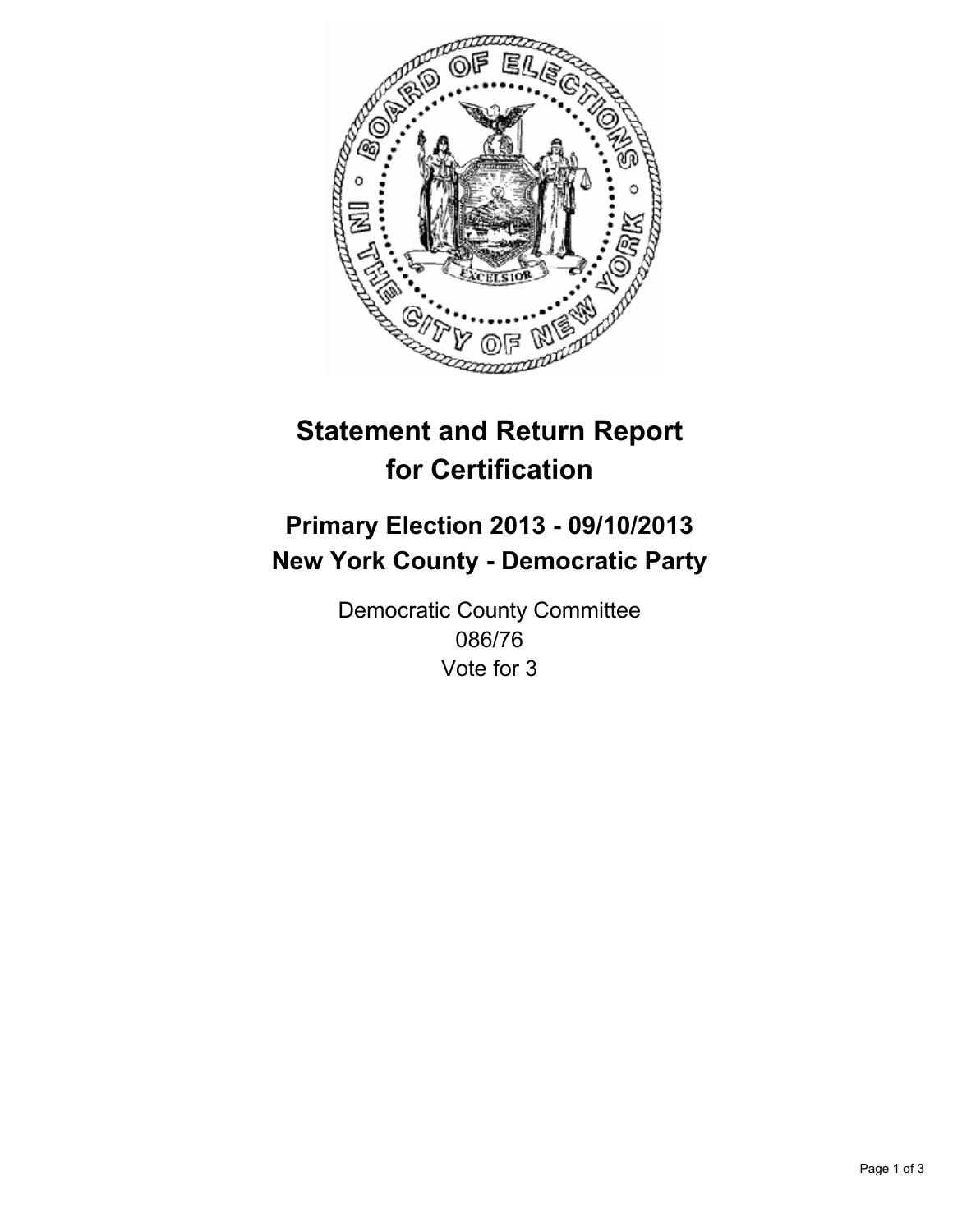

## **Assembly District 76**

| <b>EMERGENCY</b>       | 3   |
|------------------------|-----|
| ABSENTEE/MILITARY      | 2   |
| <b>FEDERAL</b>         | 0   |
| SPECIAL PRESIDENTIAL   | 0   |
| <b>AFFIDAVIT</b>       | 3   |
| LYNNE STRONG-SHINOZAKI | 44  |
| <b>JOSEPH STRONG</b>   | 32  |
| <b>HALEY STRONG</b>    | 20  |
| SHERIE L. HELSTIEN     | 28  |
| ELLEN L. POLIVY        | 49  |
| RONALD F. WEINTRAUB    | 25  |
| <b>Total Votes</b>     | 198 |